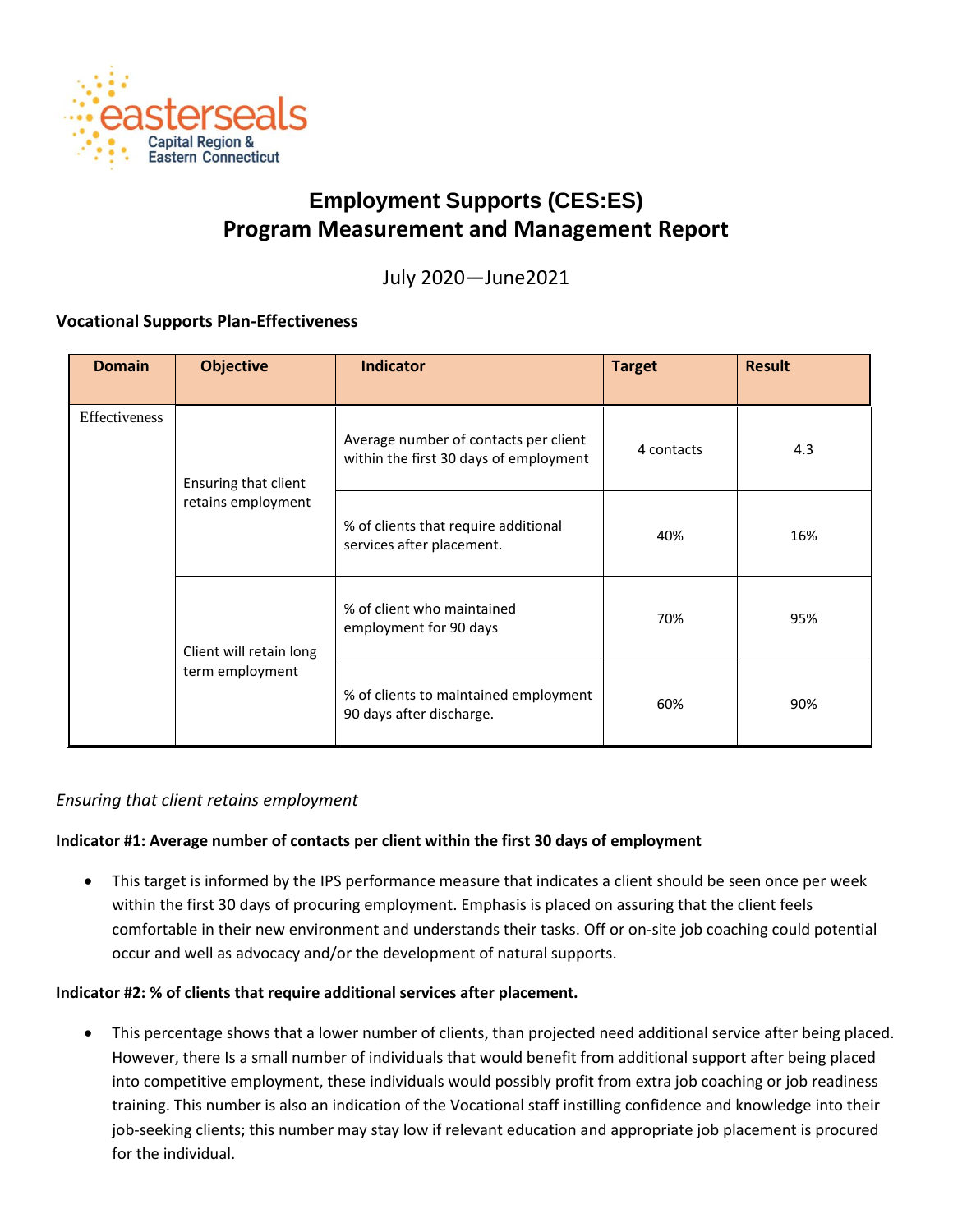## *Client will retain long term employment*

#### **Indicator #1: % of client who maintained employment for 90 days**

- This result is driven by the frequent contract that occurs between Employment Specialist and client within the first 30 days of procuring employment. Emphasis is placed on assuring that the client feels comfortable in their new environment and understands their tasks. Off or on-site job coaching could potential occur and well as advocacy and/or the development of natural supports.
- This result is based off the Job Placement referrals that were received from our funding sources throughout the evaluation period. Though Easterseals did not have a high number of placement referrals, the ones that were procured were able to be placed into appropriate employment and maintain the job for 90-days. The Vocational Counselors have placed an importance on still communicating with their individuals to ensure

#### **Indicator #2: % of clients to maintained employment 90 days after discharge**

• This result is driven by the frequent contact that occurs between the vocational counselor and individual after maintaining employment and being discharged from the agency. Emphasis is placed on assuring that the client feels comfortable in their new environment and understands their tasks; frequent communication will also mitigate any potential communation barriers and issues that may present itself after the initial 90-day period.

| <b>Domain</b> | <b>Objective</b>                                 | <b>Indicator</b>                                                                   | <b>Action Plan</b>                                                                                                                                                                                                                                                                                                                                             | <b>Responsible</b><br><b>Party</b> | <b>Target</b><br><b>Date</b> |
|---------------|--------------------------------------------------|------------------------------------------------------------------------------------|----------------------------------------------------------------------------------------------------------------------------------------------------------------------------------------------------------------------------------------------------------------------------------------------------------------------------------------------------------------|------------------------------------|------------------------------|
| Effectiveness | Ensuring that<br>client retains<br>employment    | Average number of<br>contacts per client within the<br>first 30 days of employment | <b>Employment Specialists will</b><br>continue their IPS informed<br>practice of maintained contact<br>weekly with each client for the<br>first 30 days after procuring<br>employment and will provide<br>and support in reference to ant<br>vocational concerns and/or<br>issues that might arise.                                                            | Employment<br>Coordinator          | June 2021                    |
|               |                                                  | % of clients that require<br>additional services after<br>placement.               | The Vocational staff will<br>continue to educate and raise<br>confidence levels in clients<br>looking for employment by<br>offering them excellent and<br>relevant knowledge before<br>pursuing employment. For the<br>individuals who are considered<br>"more in need," additional<br>services will be reported and<br>resented to stakeholders for<br>input. | Vocational<br>Coordinator          | <b>July 2021</b>             |
|               | Client will<br>retain long<br>term<br>employment | % of client who maintained<br>employment for 90 days                               | <b>Employment Specialists will</b><br>continue their practice of<br>maintaining weekly contact with<br>clients for the first 30 days after<br>procuring employment.                                                                                                                                                                                            | Coordinators                       | <b>June 2021</b>             |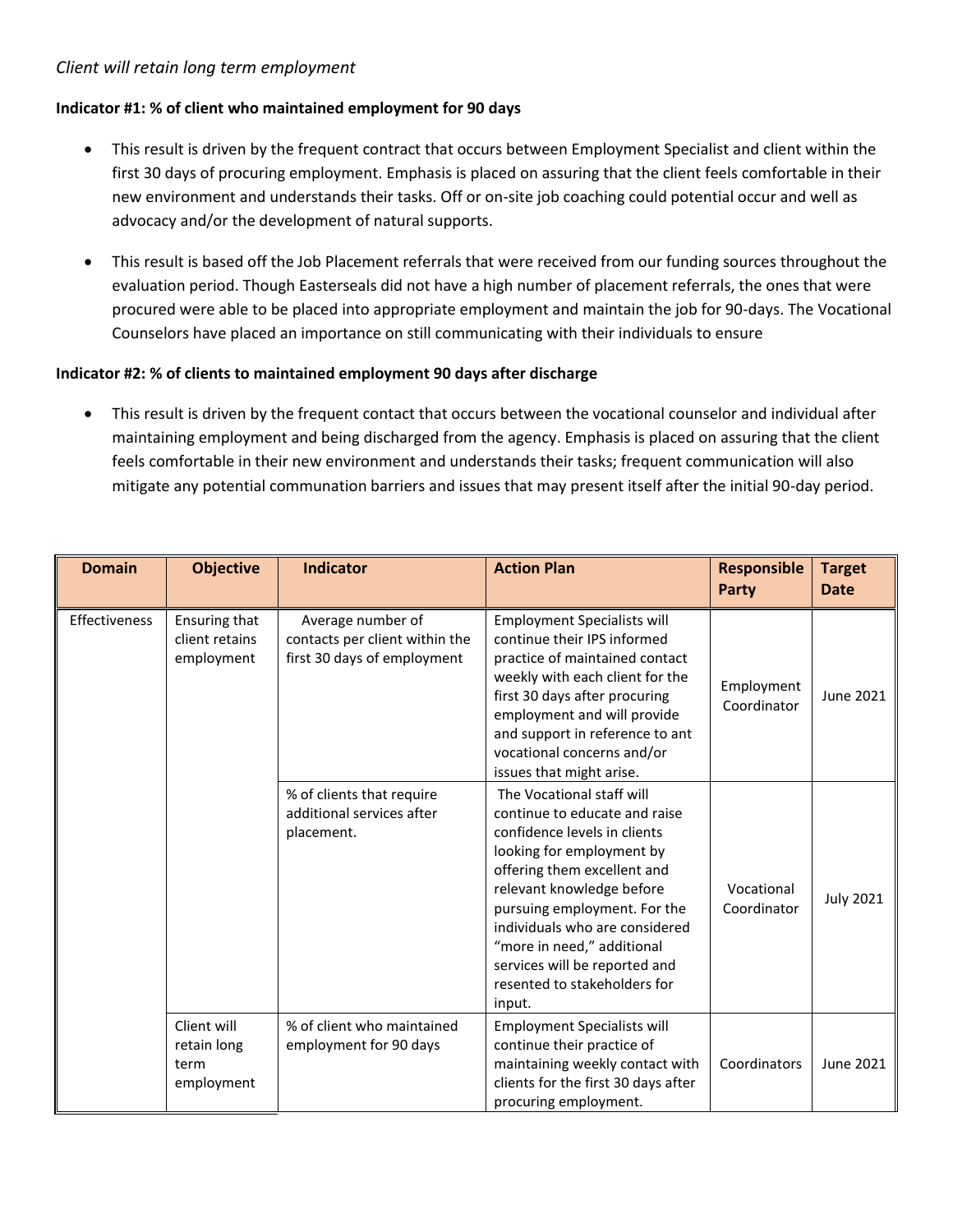| % of clients to maintained<br>employment 90 days after<br>discharge. | The Vocational staff will<br>continue to keep<br>communication open with<br>individuals who procured<br>employment after discharge.<br>This will help the counselors<br>stay aware of the possible issues<br>that an individual may be facing<br>while working in a competitive<br>environment. | Coordinators | June 2021 |
|----------------------------------------------------------------------|-------------------------------------------------------------------------------------------------------------------------------------------------------------------------------------------------------------------------------------------------------------------------------------------------|--------------|-----------|
|----------------------------------------------------------------------|-------------------------------------------------------------------------------------------------------------------------------------------------------------------------------------------------------------------------------------------------------------------------------------------------|--------------|-----------|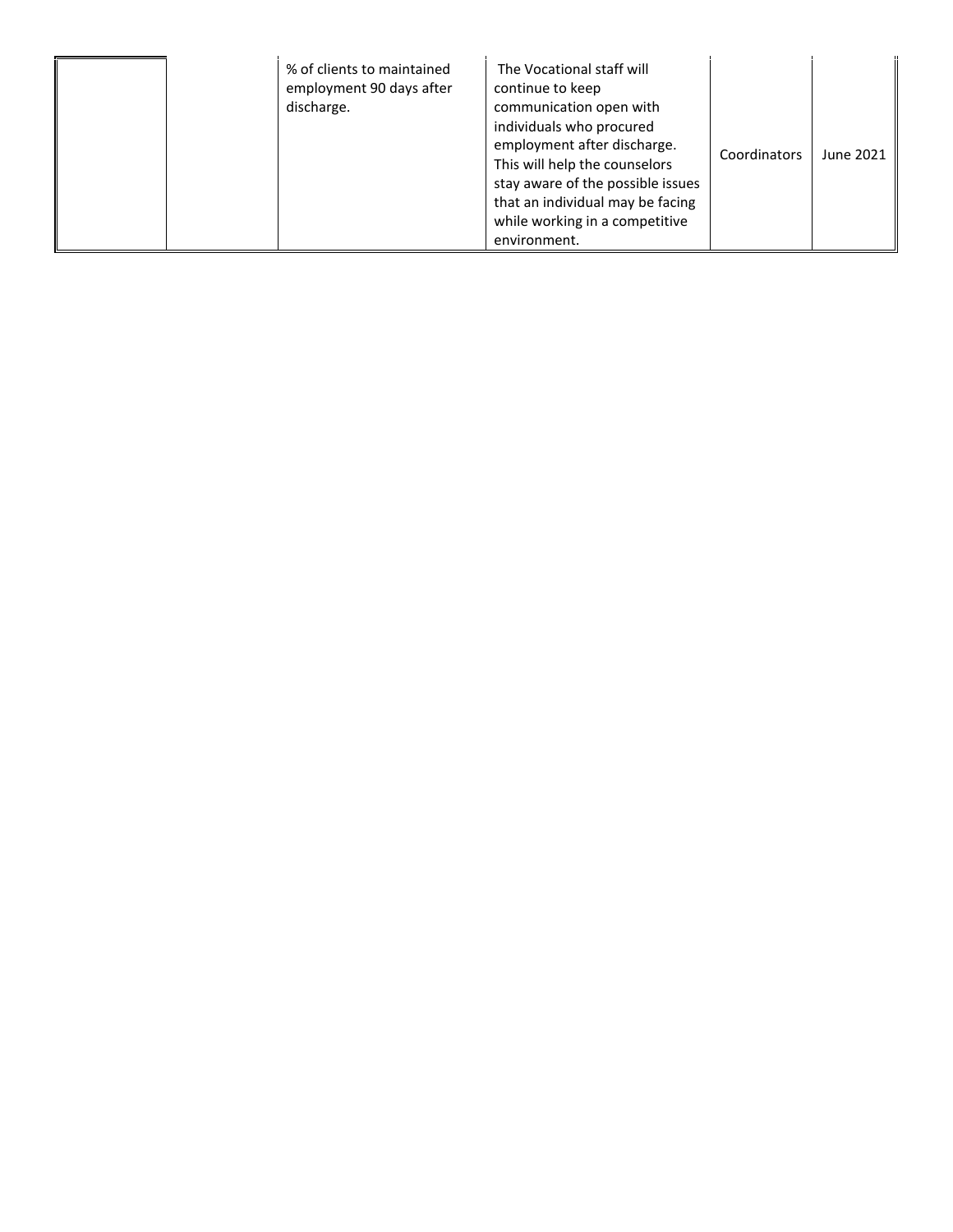# **Satisfaction & experience of person's served**

| <b>Domain</b>                                        | <b>Objective</b>                                                                                                 | <b>Indicator</b>                                                              | <b>Target</b> | <b>Result</b> |
|------------------------------------------------------|------------------------------------------------------------------------------------------------------------------|-------------------------------------------------------------------------------|---------------|---------------|
| Satisfaction &<br>Experience of<br>Persons<br>Served | Individual indicates<br>favorable impression of<br>program provider<br>(Easterseals) (Excellent/<br>Good rating) | % of clients that have a favorable<br>impression of the company               | 85%           | 100%          |
|                                                      |                                                                                                                  | % of clients that would recommend this<br>agency to a friend or family member | 85%           | 95%           |
|                                                      | Individual indicates<br>favorable impression of<br>services received<br>(Excellent/ Good rating)                 | % of clients that indicate that the staff<br>were responsive to their needs   | 85%           | 100%          |
|                                                      |                                                                                                                  | % of clients that report their<br>expectations for their services were met.   | 85%           | 100%          |

#### Data Analysis:

# *Individual indicates favorable impression of program provider (Easterseals) (Excellent/ Good rating)*

#### **Indicator #1: % of clients that have a favorable impression of the company**

• After analyzing our client survey data, of the clients served they all indicated a "good" or "excellent" rating. However, this set of participants does not include ALL the individuals served within the timeframe. Even though this is not all the served individuals, they all agreed to having a favorable impression of the agency**.** The result of 100% from the surveyed clients are a result of the hard work and communication of the Vocational Department staff.

#### **Indicator #2: % of clients that would recommend this agency to a friend or family member**

After This result is indicative of the hard work that staff does in reference to assuring that the work being done is client driven. Employment Specialists consistently check in with clients to ensure that they are receiving all the support they want/need. Additionally, employment plans are reviewed every 90 days, or if there is a change in employment status, to ensure that that the goals and objectives being pursued are defined by the client.

## *Individual indicates favorable impression of services received (Excellent/ Good rating)*

## **Indicator #1: % of clients that indicate that the staff were responsive to their needs**

• Of the participants surveyed, they indicated either a "good" or "excellent" rating in staff being responsive to their needs. This supports the Vocational staffs' dedication to providing support to everyone on their caseload. Though, not every individual served was able to take/ submit the survey in time for the review, the data is similar client surveys given in the past.

#### **Indicator #2: % of clients that report their expectations for their services were met**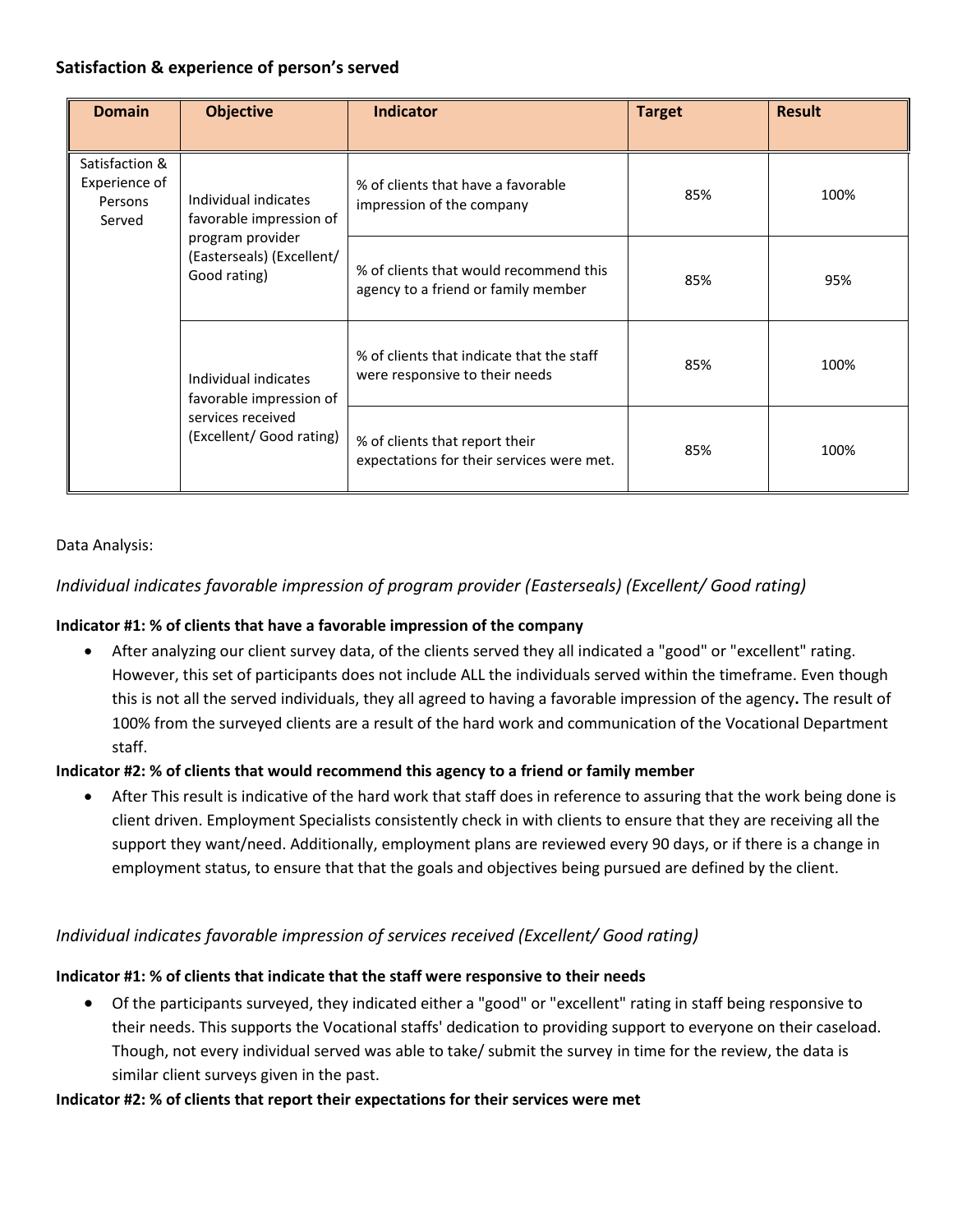• Of the participants surveyed, they all indicated either a "good" or "excellent" rating in their expectations being met by the agency. This supports the mission of the Vocational Department succeeding in assisting everyone to meet their goals and providing positive advocacy to foster success.

| <b>Domain</b>                                                                                                                                                                                                                                                                                        | <b>Objective</b>                                                                 | <b>Indicator</b>                                                                                                                                                                                                                                                                                                                                                                                                                                                      | <b>Action Plan</b>                                                                                                                                                                                                                                         | <b>Responsible</b><br>Party | <b>Target</b><br><b>Date</b> |
|------------------------------------------------------------------------------------------------------------------------------------------------------------------------------------------------------------------------------------------------------------------------------------------------------|----------------------------------------------------------------------------------|-----------------------------------------------------------------------------------------------------------------------------------------------------------------------------------------------------------------------------------------------------------------------------------------------------------------------------------------------------------------------------------------------------------------------------------------------------------------------|------------------------------------------------------------------------------------------------------------------------------------------------------------------------------------------------------------------------------------------------------------|-----------------------------|------------------------------|
| Satisfaction &<br>Experience of<br>Persons<br>Served<br>Individual<br>indicates<br>favorable<br>impression of<br>program<br>provider<br>(Easterseals)<br>(Excellent/<br>Good rating)<br>Individual<br>indicates<br>favorable<br>impression of<br>services<br>received<br>(Excellent/<br>Good rating) |                                                                                  | % of clients that have a<br>favorable impression of the<br>company                                                                                                                                                                                                                                                                                                                                                                                                    | The Vocational Department will<br>continue to distribute the client<br>surveys to everyone served. The<br>department will also continue to<br>work hard to produce results<br>and deliver quality services.                                                | Vocational<br>Department    | <b>July 2021</b>             |
|                                                                                                                                                                                                                                                                                                      | % of clients that would<br>recommend this agency to a<br>friend or family member | Staff will continue work hard to<br>be responsive to client's needs<br>and consistently check in with as<br>to if there are any further<br>supports they can provide in<br>order to assist each client in<br>reaching their individual<br>employment goals. Employment<br>plans will be reviewed every 90<br>days and/or if there is a change<br>in employment status to ensure<br>that client's are in the driver's<br>seat in reference to goals and<br>objectives. | Vocational<br>Department                                                                                                                                                                                                                                   | June 2021                   |                              |
|                                                                                                                                                                                                                                                                                                      |                                                                                  | % of clients that indicate that<br>the staff were responsive to<br>their needs                                                                                                                                                                                                                                                                                                                                                                                        | The Vocational Department will<br>continue to respond to the<br>needs of individuals served in a<br>timely manner. If this is a<br>practice that is continued<br>throughout the year, Easterseals<br>will continue to score above<br>average in this area. | Vocational<br>Department    | <b>July 2021</b>             |
|                                                                                                                                                                                                                                                                                                      | % of clients that report their<br>expectations for their services<br>were met.   | The Vocational Department will<br>continue to ask the questions<br>and follow the individual's<br>referral to assure that they are<br>getting their expectations met<br>throughout the programs/<br>services that they are referred<br>for. It is within Easterseals best<br>practices to work alongside the<br>individual and develop a plan/<br>goal that can be accomplished.                                                                                      | Vocational<br>Department                                                                                                                                                                                                                                   | <b>July 2021</b>            |                              |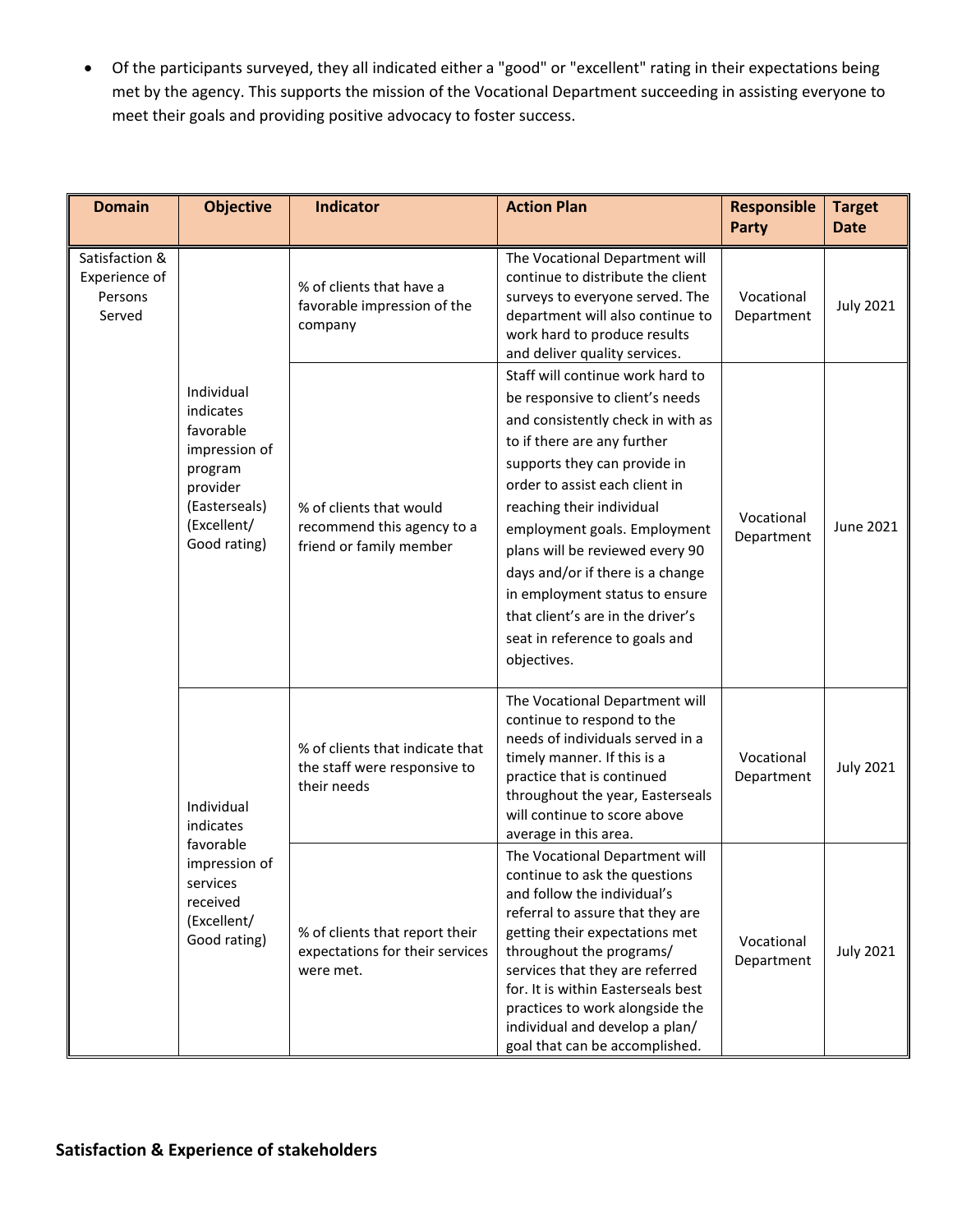| <b>Domain</b>                                   | <b>Objective</b>                                                                                 | <b>Indicator</b>                                                                       | <b>Target</b> | <b>Result</b> |
|-------------------------------------------------|--------------------------------------------------------------------------------------------------|----------------------------------------------------------------------------------------|---------------|---------------|
| Satisfaction &<br>Experience of<br>stakeholders | Individual indicates<br>favorable impression of                                                  | % of stakeholders that indicate overall<br>satisfaction with the company               | 80%           | 100%          |
|                                                 | program provider<br>(Easterseals) (Excellent/<br>Good rating)                                    | % of stakeholders that indicate<br>information regarding the program was<br>accurate   | 80%           | 100%          |
|                                                 | Individual indicates<br>favorable impression of<br>services received<br>(Excellent/ Good rating) | % of stakeholders that indicate service<br>expectations were met                       | 80%           | 88%           |
|                                                 |                                                                                                  | % of stakeholders that indicate<br>promptness in staff to address potential<br>issues. | 80%           | 88%           |

# *Individual indicates favorable impression of program provider (Easterseals) (Excellent/ Good rating)*

## **Indicator #1: % of stakeholders that indicate overall satisfaction with the company**

• These results are based on two or more counselors surveyed within Easterseals funding sources: These results indicated that the stakeholders were satisfied with the overall impression of the company. This is a very ideal number because it shows the consistency with program delivery, case management, and overall work ethic of the Vocational Department.

## **Indicator #2: % of stakeholders that indicate information regarding the program was accurate**

• These results are based on two or more counselors surveyed within Easterseals funding sources: The results indicate that out of the stakeholders surveyed, they all rated that the information regarding Easterseals programs was accurate. This rating is an indication of the Vocational Department modifying and educating each VR counselor on the programs offered by the agency on an ongoing basis.

## *Individual indicates favorable impression of services received (Excellent/ Good rating)*

#### **Indicator #1: % of stakeholders that indicate service expectations were met**

• Though this number meets our proposed target, it is lower than the others in this satisfaction and experience category. It is a clear indication that the Vocational staff can continue every effort to develop worksites and contacts to place even the "most in need" of clients. There have been times throughout the year that the Vocational Department was not able to procure or develop a worksite in a reasonable amount of time, for the client, which resulted in a change of their vocational goal or discharge from the agency.

#### **Indicator #2: % of stakeholders that indicate promptness in staff to address potential issues.**

• The data shows that Easterseals is meeting the goal of being prompt in responding/ addressing potential issues of each referred client. Though the goal was met, it is within the company's best practices to respond & address potential issues as soon as they are made. Easterseals will continue to address potential issues with urgency and open communication between clients and counselors.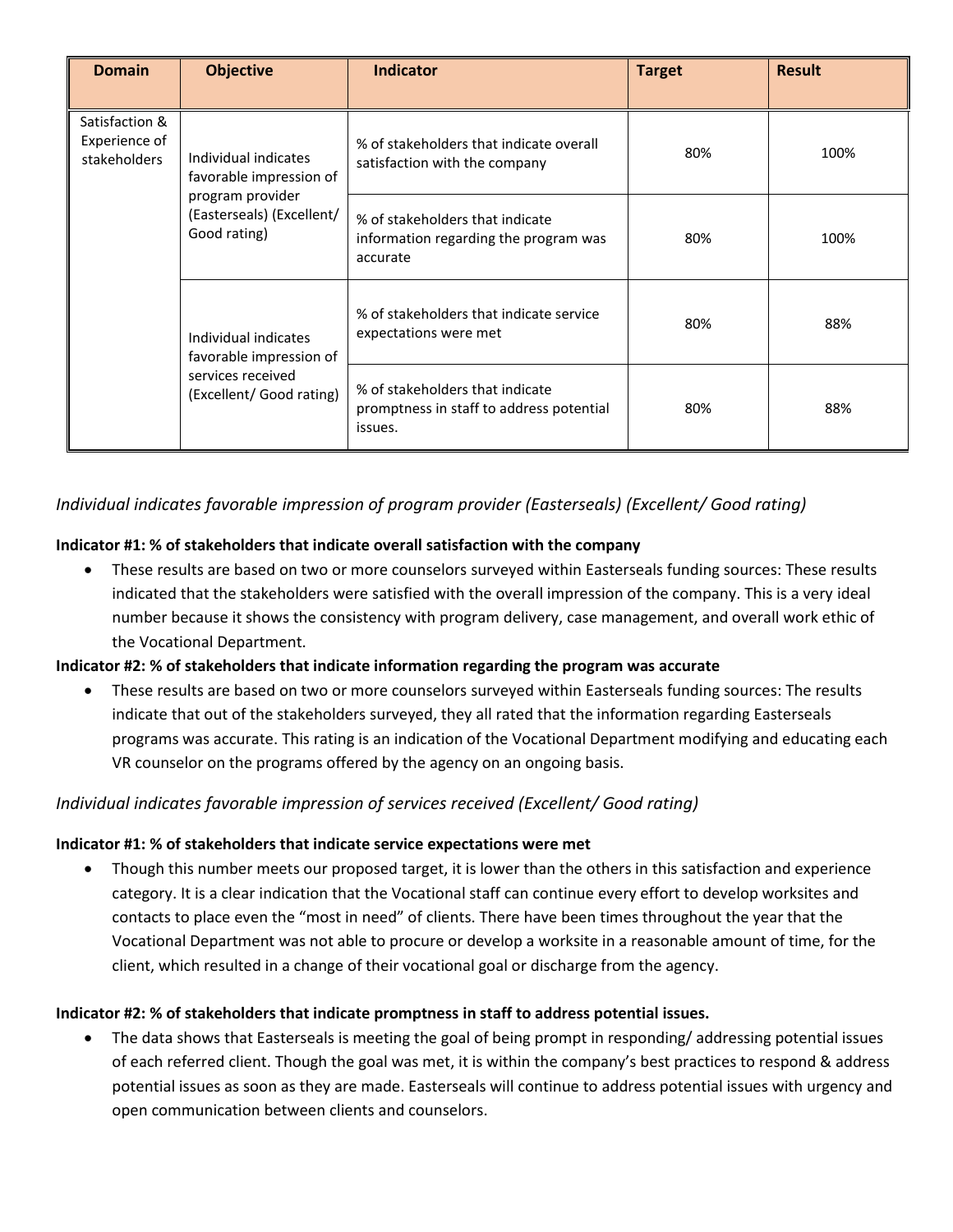| <b>Domain</b>                                                                                            | <b>Objective</b>                                                            | Indicator                                                                                                                                                                                                                                                                                            | <b>Action Plan</b>                                                                                                                                                                                                                                                                                                                                   | <b>Responsible</b><br>Party | <b>Target</b><br><b>Date</b> |
|----------------------------------------------------------------------------------------------------------|-----------------------------------------------------------------------------|------------------------------------------------------------------------------------------------------------------------------------------------------------------------------------------------------------------------------------------------------------------------------------------------------|------------------------------------------------------------------------------------------------------------------------------------------------------------------------------------------------------------------------------------------------------------------------------------------------------------------------------------------------------|-----------------------------|------------------------------|
| Satisfaction &<br>Experience of<br>stakeholders<br>Individual<br>indicates<br>favorable<br>impression of | % of stakeholders that<br>indicate overall satisfaction<br>with the company | The Vocational Department will<br>continue to provide satisfactory<br>service by continuing the<br>practices of constant<br>communication with funding<br>sources and stakeholders. The<br>Vocational staff will also provide<br>exceptional services and<br>advocacy for the individuals<br>served. | Vocational<br>Department                                                                                                                                                                                                                                                                                                                             | December<br>2021            |                              |
|                                                                                                          | program<br>provider<br>(Easterseals)<br>(Excellent/<br>Good rating)         | % of stakeholders that<br>indicate information<br>regarding the program was<br>accurate                                                                                                                                                                                                              | The Vocational Department will<br>continue to keep<br>communication open with<br>funding sources and<br>stakeholders on services and<br>programs provided. If new<br>services or changes occur, the<br>Vocational staff will<br>communicate with stakeholders<br>and educate them on the<br>change, if necessary.                                    | Vocational<br>Department    | December<br>2021             |
|                                                                                                          | Individual<br>indicates<br>favorable<br>impression of<br>services           | % of stakeholders that<br>indicate service expectations<br>were met                                                                                                                                                                                                                                  | The Vocational department staff<br>will continue to have open<br>communication with<br>stakeholders to ensure that<br>services and programs are<br>effective and meeting client<br>goals. With the help of reports,<br>individualized client notes, and<br>email/ phone contact, the<br>Vocational department will work<br>to maintain satisfaction. | Vocational<br>Department    | December<br>2021             |
| received<br>(Excellent/<br>Good rating)                                                                  |                                                                             | % of stakeholders that<br>indicate promptness in staff<br>to address potential issues.                                                                                                                                                                                                               | If there is an issue that is<br>presented to Easterseals<br>vocational staff, it will be<br>handled with urgency and<br>prioritized. The Vocational<br>Department should continue to<br>strive to be advocates and<br>educators for the referred<br>individuals and stakeholders.                                                                    | Vocational<br>Department    | December<br>2021             |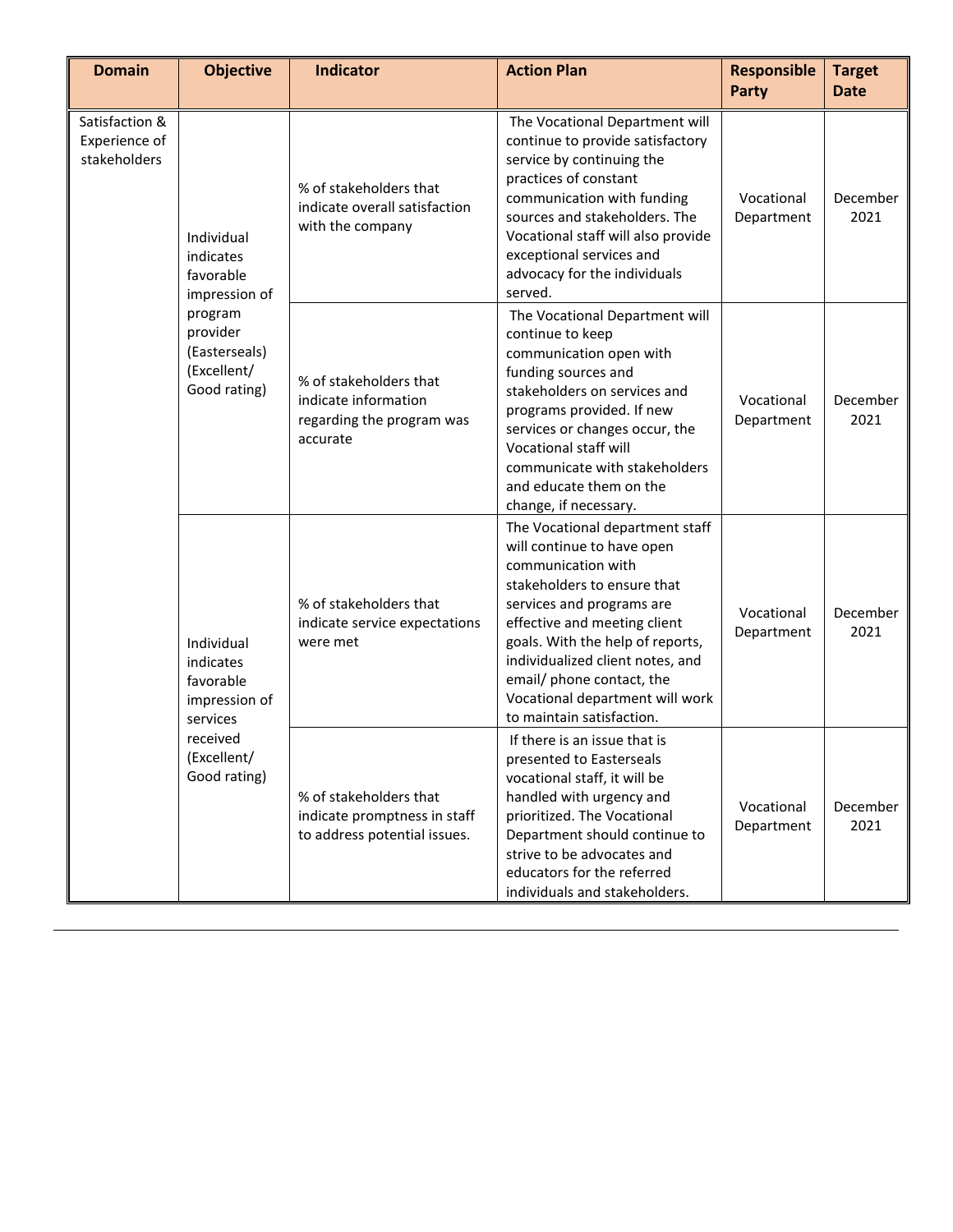# **Vocational Supports Plan-Efficiency**

| <b>Domain</b> | <b>Objective</b>                             | <b>Indicator</b>                                                               | <b>Target</b> | <b>Result</b> |
|---------------|----------------------------------------------|--------------------------------------------------------------------------------|---------------|---------------|
| Efficiency    | Number of hours of<br>direct support given.  | Ave # of job coaching hours required to<br>retain employment per client        | 15 hours      | 25.3 hours    |
|               |                                              | % of clients that require additional job<br>coaching after the first referral  | 15%           | 25%           |
|               | Referrals will be<br>successfully completed. | % of referrals that were successfully met<br>in the authorized timeframe       | 90%           | 68%           |
|               |                                              | % of clients where the discharged<br>without receiving the contracted services | 8%            | 5%            |

# *Number of hours of direct support given*

## **Indicator #1: Average # of job coaching hours required to retain employment per client**

• The results indicate that though Easterseals projected using a minimal amount of job coaching hours to help clients maintain employment, the clients being served are considered the "most in need". This demographic of client's needs more assistance from the Vocational Staff to feel confident in job tasks and task completion. These client's benefit from the hands-on, clear communication from the job coaching being provided.

## **Indicator #2: % of clients that require additional job coaching after the first referral**

• This result is a clear indication that we are serving the "most in need" population of clients. A quarter of the served clients needed an additional referral for job coaching to feel secure in their employment. After having discussions with our funding sources, it is projected that Easterseals will be receiving more referrals for clients who need more assistance to build confidence and efficiency in their current positions.

## *Referrals will be successfully completed*

## **Indicator #1: % of referrals that were successfully met in the authorized timeframe**

• Due to serving a more in need population, Easterseals counselors have had to ask funding sources for additional time to assist clients in gaining relevant and necessary skills/ knowledge when working competitively. Since additional on-site support is needed in most cases, the number of referrals completed in the allotted time is lower than the target. Also, due to COVID-19, some of the referrals had to be pended until agencies and employers opened back up, which caused delays in timely completion of referrals.

## **Indicator #2: % of clients where the discharged without receiving the contracted services**

• In this area Easterseals Vocational Department is under the proposed target, which is exceedingly good. What this means is that the Vocational staff is providing the referred services to everyone referred in some capacity. In addition, there are very few times where Easterseals was not able to provide the referred service to an individual, in those cases funding sources and families were communicated with and an agreement to terminate was agreed upon.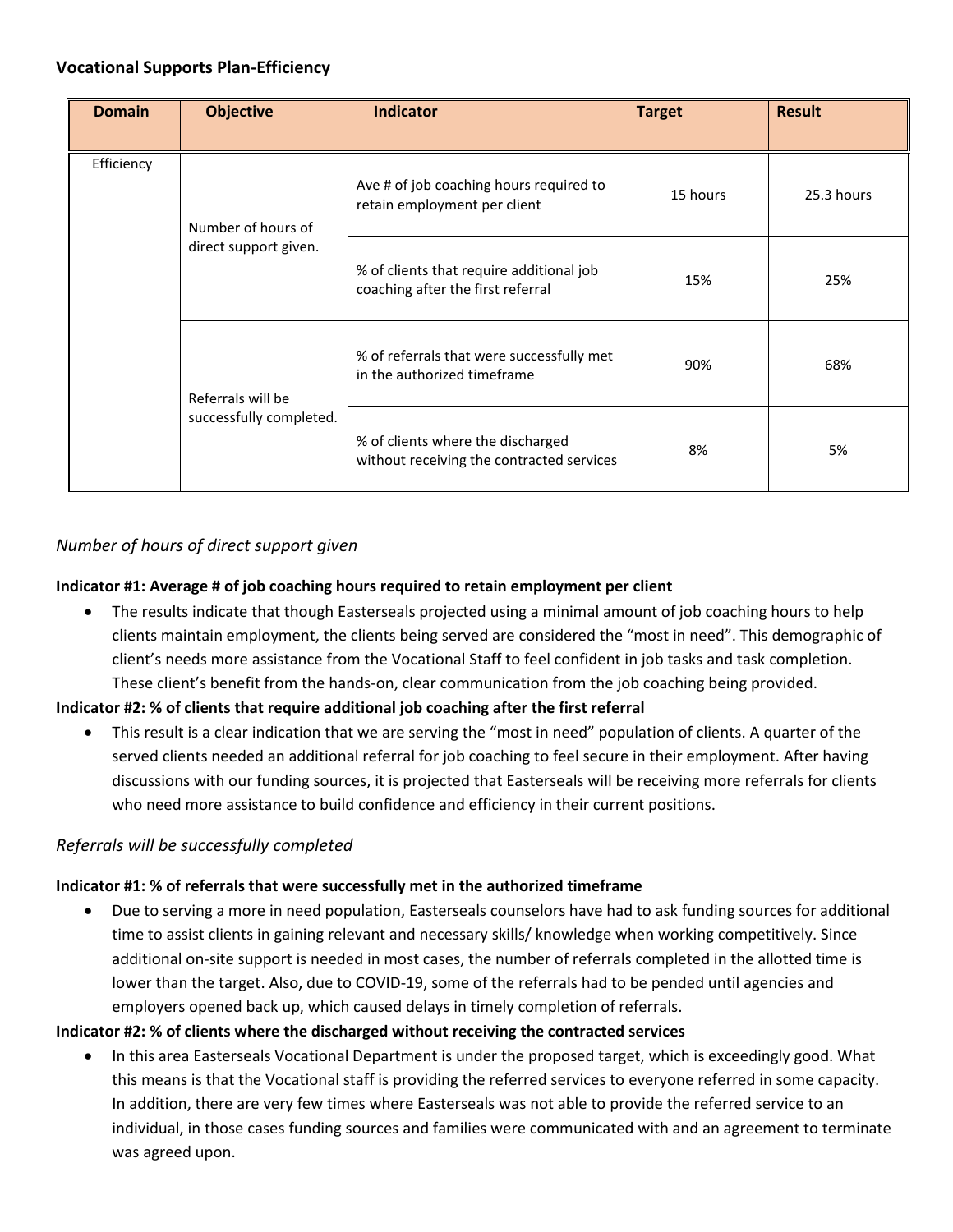| <b>Domain</b> | <b>Objective</b>                                      | <b>Indicator</b>                                                                     | <b>Action Plan</b>                                                                                                                                                                                                                                                                                                                                                                                                                                                                                                                                                                                                               | <b>Responsible</b><br><b>Party</b> | <b>Target</b><br><b>Date</b> |
|---------------|-------------------------------------------------------|--------------------------------------------------------------------------------------|----------------------------------------------------------------------------------------------------------------------------------------------------------------------------------------------------------------------------------------------------------------------------------------------------------------------------------------------------------------------------------------------------------------------------------------------------------------------------------------------------------------------------------------------------------------------------------------------------------------------------------|------------------------------------|------------------------------|
| Efficiency    |                                                       | Ave # of job coaching hours<br>required to retain<br>employment per client           | At the time of initial referrals,<br>the Vocational counselor will<br>use field expertise to determine<br>if the individual would be<br>considered "most in need". If so,<br>the coordinator would negotiate<br>more hours to help benefit the<br>individual and/or the employer.                                                                                                                                                                                                                                                                                                                                                | Vocational<br>Coordinator          | Immediately                  |
|               | Number of<br>hours of direct<br>support was<br>given. | % of clients that require<br>additional job coaching after<br>the first referral     | To meet the target for this<br>indicator, it is crucial for the<br>Vocational Coordinator to ask<br>the right questions and gather<br>accurate information initially;<br>this would help determine the<br>amount of assistance an induvial<br>may need while completing the<br>service. Also, it would be<br>beneficial for Vocational<br>Counselors to help create more<br>natural supports and breed<br>confidence in the referred<br>individuals. However, there are<br>times where funding sources<br>only provide the agencies with<br>less hours, unless more are<br>needed.                                               | Vocational<br>Coordinator          | Immediately                  |
|               | Referrals will<br>be successfully<br>completed.       | % of referrals that were<br>successfully met in the<br>authorized timeframe          | There are many factors that go<br>into this resulted percentage;<br>however, it is necessary for<br>Vocational counselors/<br>coordinators to work on<br>scheduling situational<br>assessments and training<br>sessions quickly. Vocational<br>counselors will start to confirm<br>all contact information with the<br>individual prior to the beginning<br>of services. Vocational<br>counselors should begin to<br>create employer connections<br>and potential work sites to<br>ensure that all individuals, even<br>with unique vocational goals,<br>have the same opportunity of<br>finding employment and being<br>placed. | Vocational<br>Coordinator          | Immediately                  |
|               |                                                       | % of clients where the<br>discharged without<br>receiving the contracted<br>services | This number is an indication that<br>majority of the referrals have<br>been set up & conducted in<br>some capacity, which is ideal. In<br>order to keep this number low,<br>it is vital that the Vocational<br>team communicate effectively                                                                                                                                                                                                                                                                                                                                                                                      | Vocational<br>Coordinator          | Immediately                  |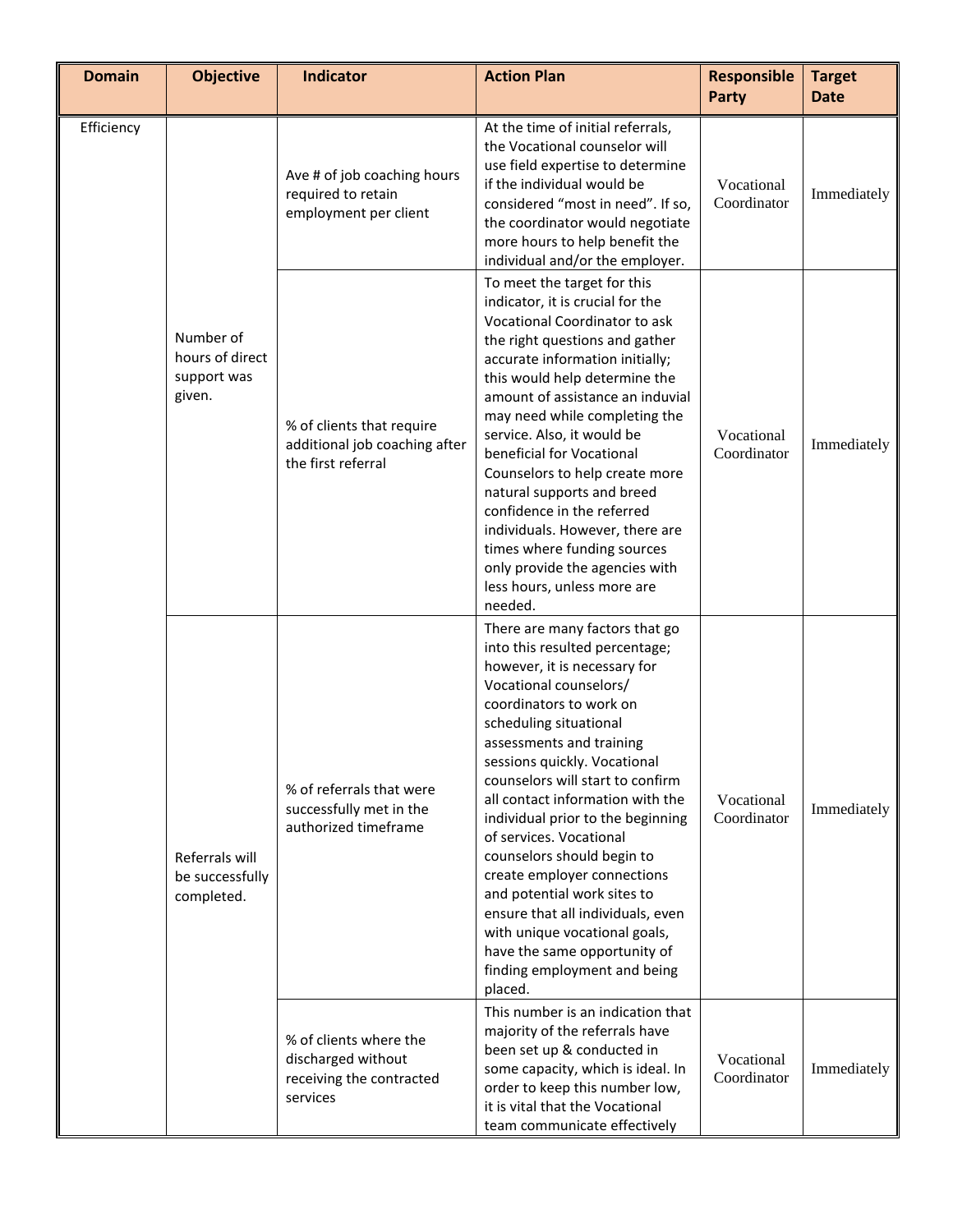|  | and quickly with everyone<br>involved. |  |  |
|--|----------------------------------------|--|--|
|--|----------------------------------------|--|--|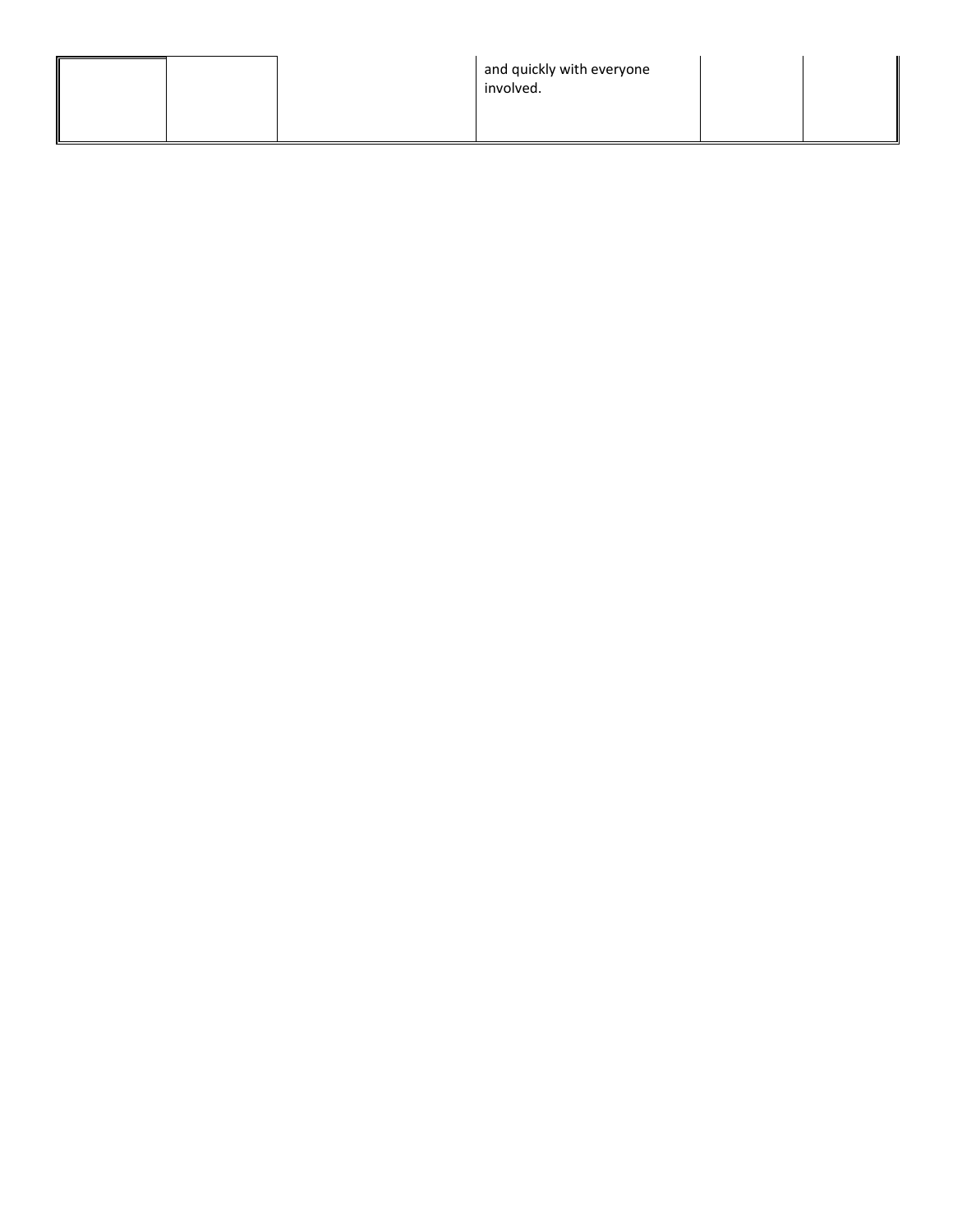## **Vocational Supports Service Access**

| <b>Domain</b>                   | <b>Objective</b>                                                                                                   | <b>Indicator</b>                                                                        | <b>Target</b> | <b>Result</b>                   |
|---------------------------------|--------------------------------------------------------------------------------------------------------------------|-----------------------------------------------------------------------------------------|---------------|---------------------------------|
| <b>Service Access</b>           | Timely process in which<br>the client gains access<br>to services<br>Perception of service<br>access as related to | Ave number of days from referral to<br>initial outreach attempt.                        | 2 days        | 6.1 days=BRS<br>$1.65 = DMHAS$  |
|                                 |                                                                                                                    | Ave number of days from initial outreach<br>to intake                                   | 7 days        | 14.5 days= BRS<br>10 days=DMHAS |
|                                 |                                                                                                                    | % of clients that indicate the promptness<br>of access of services as excellent or good | 85%           | 93.40%                          |
| clients and our<br>stakeholders | % of stakeholders that indicate the<br>promptness of access of services as<br>excellent or good                    | 85%                                                                                     | 100%          |                                 |

## *Timely process in which the client gains access to services*

## **Indicator #1: Average number of days from referral to initial outreach attempt.**

• The results are much higher than what was projected for the fee-for service Vocational staff; this indicates that the Vocational Counselors are not working as quickly as necessary to make initial contact with clients. Although, some outside factors may come into play like unresponsiveness, untimely return of messages, and short staffing in the department.

#### **DMHAS**

• This number is reflective of the excellent collaborative relationships we have established with our referral sources. Our employment specialists sit on MDT teams of each respective agency and enjoy consistent communication with clinician. Our referral process is streamlined so as to not take up much of the clinician's time. Once a referral is generated, every attempt is made engage in the initial outreach attempt. with the client if possible that day, and if not, the next.

## **Indicator #2: Average number of days from initial contact to intake**

• Again, this number is reflective of some outside factors and short staffing on the fee-for-service side of the Vocational Department. At times, the Vocational staff has a difficult time making contact and then scheduling intakes around both parties' schedules. There are also times that transportation and previously scheduled appointments make it difficult to schedule services & intake interviews.

#### **DMHAS**

• There are variables that influence this number. Working phone numbers is a significant one. Many of our clients utilize government issued phones and frequently run out of minutes. Additionally, some may be slow to return messages. Also, the makeup and structure of the referral source can be a factor. For instance, one of our referral sources is an IOP in which clients attend several hours of programming several times per week. Connecting with clients or arranging a soft hand off with a clinician is easier in this environment than referral sources in which clients may only see their clinicians once or twice per month.

*Perception of service access as related to clients and our stakeholders*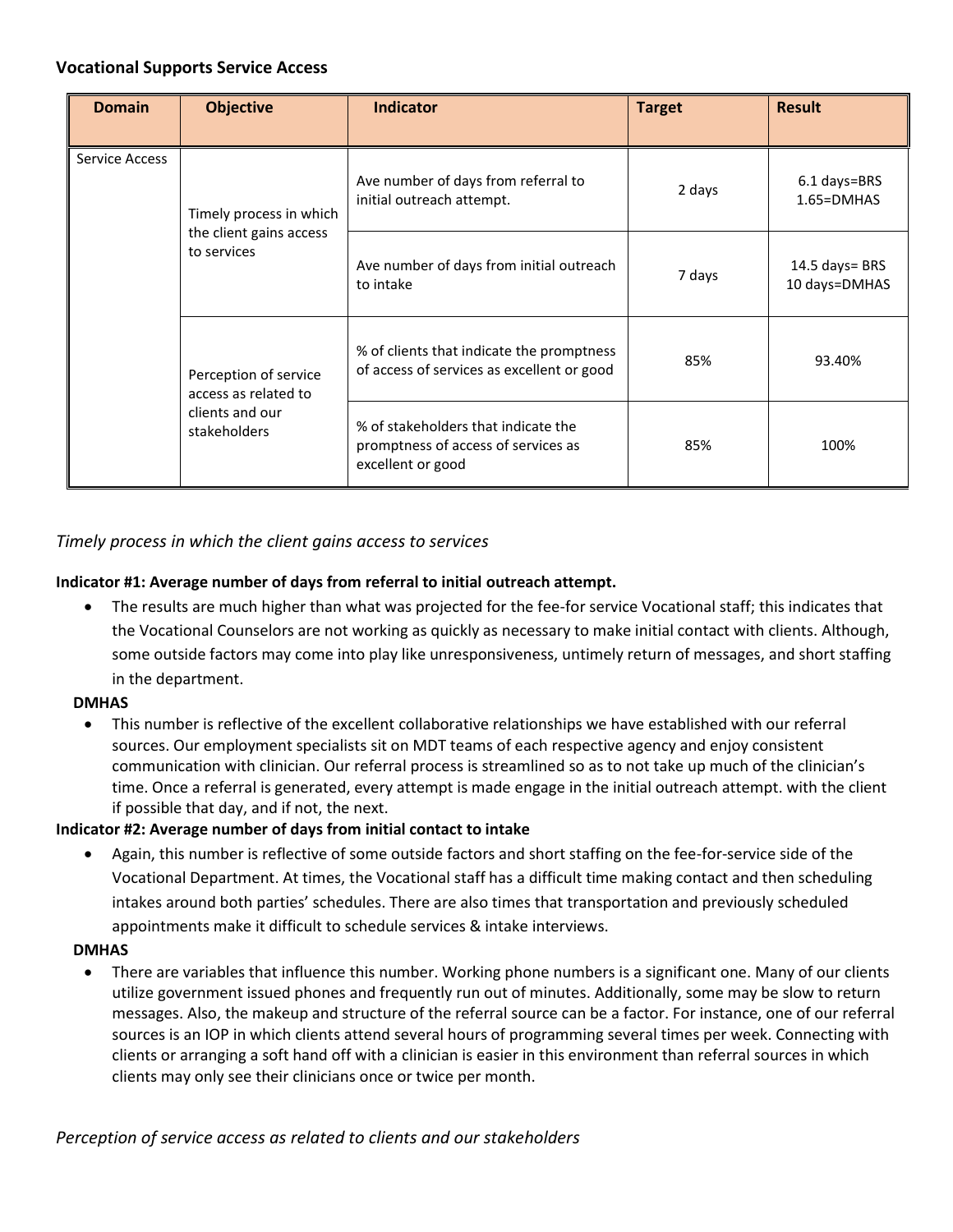#### **Indicator #1: % of clients that indicate the promptness of access to services is "excellent" or "good"**

• This percentage shows that the Vocational staff is working with each client and being flexible of their needs when accessing programs and services. The Vocational staff asks each client initial questions about transportation, preferred scheduling, and employment location to make the access for everyone possible. However, there are times where Easterseals staff must work within the employers wants and standards.

**Indicator #2: % of stakeholders that indicate the promptness of access of services as "excellent" or "good"**

• This percentage shows that Easterseals funding sources are finding the promptness of access of services and programs to be favorable and within industry standards. Even through short staffing and COVID-19, Easterseals Vocational staff works to maintain transparency and communication between stakeholders and employers. However, with the increase of COVID and restrictions, this may cause certain services to gain longer scheduling and placement times in the future.

| <b>Domain</b>     | <b>Objective</b>                                                        | <b>Indicator</b>                                                                           | <b>Action Plan</b>                                                                                                                                                                                                                                                                                                                                                                                                                                                                                                                                                                                                                                                                                         | <b>Responsible</b><br><b>Party</b> | <b>Target</b><br><b>Date</b> |
|-------------------|-------------------------------------------------------------------------|--------------------------------------------------------------------------------------------|------------------------------------------------------------------------------------------------------------------------------------------------------------------------------------------------------------------------------------------------------------------------------------------------------------------------------------------------------------------------------------------------------------------------------------------------------------------------------------------------------------------------------------------------------------------------------------------------------------------------------------------------------------------------------------------------------------|------------------------------------|------------------------------|
| Service<br>Access | Timely process<br>in which the<br>client gains<br>access to<br>services | Ave number of days from<br>referral to initial outreach<br>attempt.                        | <b>Employment Specialists will</b><br>continue their practice of being<br>integrated into referral sources<br>MDT meetings and maintain<br>consistent contact with<br>clinicians to arrange initial<br>contact when possible, and<br>when not, initial outreach will<br>occur within two days of<br>receiving the referral.<br>At the initial referral meeting,<br>the Vocational Counselor will<br>schedule a tentative intake<br>interview and confirm all<br>contact information, before<br>passing the referral along to the<br>Vocational Counselor. After<br>receiving the referral, the<br>counselor will have two days to<br>reach out and confirm the<br>intake interview with the<br>individual. | Employment<br>Coordinator          | June 2021                    |
|                   |                                                                         | Ave number of days from<br>initial contact to intake                                       | In referral settings that are not<br>an IOP, greater emphasis will be<br>put on involving the clinician in<br>the process of scheduling the<br>intake and when possible.<br>At the initial referral a tentative<br>intake interview will be<br>scheduled with the individual.<br>After, receiving the referral the<br>Vocational Counselor will reach<br>out to the individual via phone<br>contact and email to confirm<br>intake information.                                                                                                                                                                                                                                                            | Employment<br>Coordinator          | June 2021                    |
|                   | Perception of<br>service access<br>as related to                        | % of clients that indicate the<br>promptness of access to<br>services is excellent or good | <b>Easterseals Vocational</b><br>department will continue to<br>contact and schedule intakes<br>and services in a timely manner.                                                                                                                                                                                                                                                                                                                                                                                                                                                                                                                                                                           | Vocational<br>Department           | June 2021                    |